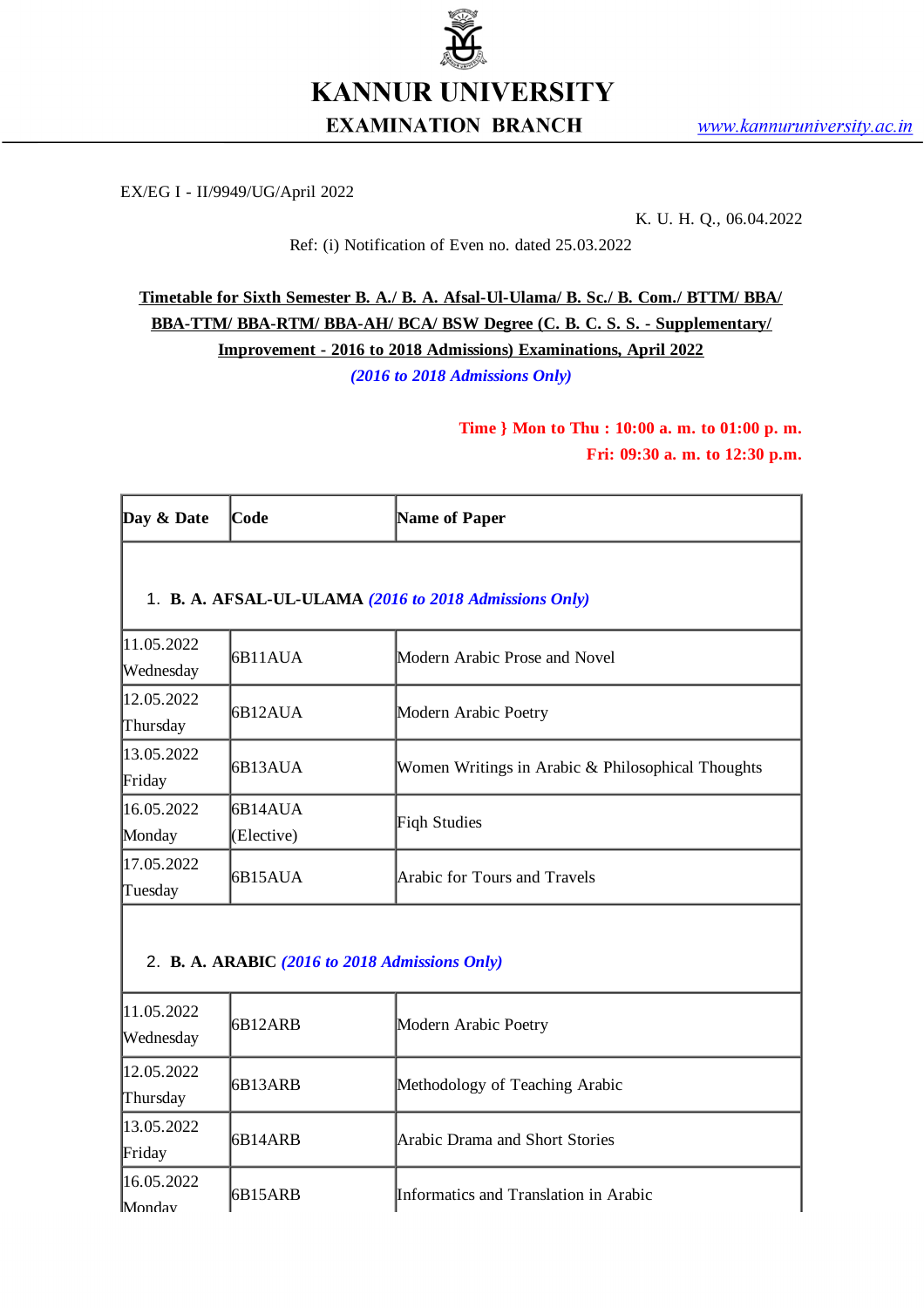| 3. B. A. BHARATHANATRYM (2016 to 2018 Admissions Only)     |                                                                         |  |  |
|------------------------------------------------------------|-------------------------------------------------------------------------|--|--|
| 6B12BHA                                                    | Introduction to Bharatha's Natyasastra                                  |  |  |
| 6B13BHA                                                    | Aesthetics in Bharatanatyam                                             |  |  |
|                                                            | 4. B. A. ECONOMICS/DEVELOPMENT ECONOMICS (2016 to 2018 Admissions Only) |  |  |
| 6B12ECO                                                    | Basic Tools for Economic Analysis - II                                  |  |  |
| 6B13ECO                                                    | Central Themes in Indian Economy                                        |  |  |
| 6B13DEV/ECO                                                | Economics of Development and Planning - II                              |  |  |
| 6B14ECO                                                    | Public Economics                                                        |  |  |
| 6B15ECO                                                    | Basic Econometric Analysis                                              |  |  |
| 5. B. A. ENGLISH (2016 to 2018 Admissions Only)            |                                                                         |  |  |
| 6B12ENG                                                    | Malayalam Literature in Translation                                     |  |  |
| 6B13ENG                                                    | New Literatures in English                                              |  |  |
| 6B14ENG                                                    | Indian Writing in English                                               |  |  |
| 6B15ENG                                                    | Film Studies                                                            |  |  |
|                                                            | 1. World Literature in Translation                                      |  |  |
| 6B16ENG<br>(Electives)                                     | 2. Indian Writing in Translation                                        |  |  |
|                                                            | 3. Writing for Media                                                    |  |  |
| 6. B. A. FUNCTIONAL ENGLISH (2016 to 2018 Admissions Only) |                                                                         |  |  |
| 6B12FNG                                                    | Introduction to Media Studies                                           |  |  |
| 6B13FNG                                                    | Introduction to Creative Writing                                        |  |  |
| 6B14FNG                                                    | English Language Teaching                                               |  |  |
| 6B15FNG                                                    | Film Studies                                                            |  |  |
|                                                            |                                                                         |  |  |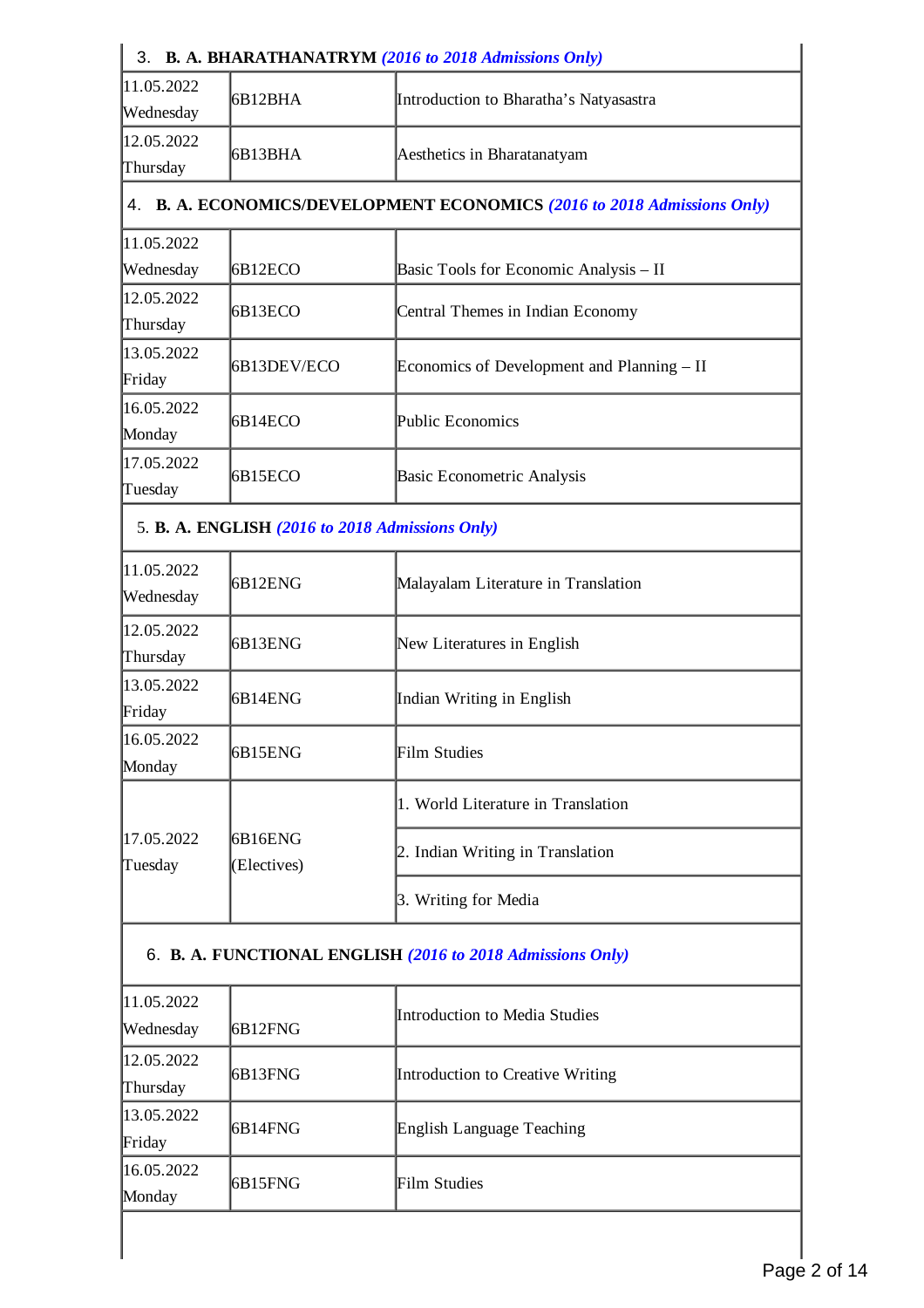#### 7. **B. A. FUNCTIONAL HINDI** *(2016 to 2018 Admissions Only)*

| 11.05.2022 | 6B12FHI | Paschatya Kavyasastra             |
|------------|---------|-----------------------------------|
| Wednesday  |         |                                   |
| 12.05.2022 | 6B13FHI | Bhasha Vigyan                     |
| Thursday   |         |                                   |
| 13.05.2022 |         | Hindi Bhasha Ki Utpathi Aur Vikas |
| Friday     | 6B14FHI |                                   |
| 16.05.2022 | 6B15FHI | Hindi Kahani                      |
| Monday     |         |                                   |

#### 8. **B. A. HINDI** *(2016 to 2018 Admissions Only)*

| 11.05.2022 | 6B12HIN | Samanya Bhasha Vigyan      |
|------------|---------|----------------------------|
| Wednesday  |         |                            |
| 12.05.2022 |         | lHindi Kavitha             |
| Thursday   | 6B13HIN |                            |
| 13.05.2022 | 6B14HIN | Hindi Alochana             |
| Friday     |         |                            |
| 16.05.2022 | 6B15HIN | Paschatya Soundarya Sastra |
| Monday     |         |                            |

#### 9. **B. A. HISTORY** *(2016 to 2018 Admissions Only)*

| 11.05.2022 |         |                                                  |
|------------|---------|--------------------------------------------------|
| Wednesday  | 6B12HIS | Indian Historiography                            |
| 12.05.2022 |         |                                                  |
| Thursday   | 6B13HIS | Problems in Contemporary World                   |
| 13.05.2022 |         | Colonialism and Transformation of Indian Society |
| Friday     | 6B14HIS |                                                  |
| 16.05.2022 |         |                                                  |
| Monday     | 6B15HIS | Freedom Struggle in India                        |

#### 10. **B. A. ARABIC AND ISLAMIC HISTORY** *(2016 to 2018 Admissions Only)*

| 11.05.2022<br> Wednesday      | <b>6B12ARB</b>          | Modern Arabic Poetry                                                           |
|-------------------------------|-------------------------|--------------------------------------------------------------------------------|
| 12.05.2022<br><b>Thursday</b> | I6B09ISH                | History and Culture of Kerala Muslims                                          |
| 13.05.2022<br>Friday          | I6B10ISH                | Contemporary Muslim World                                                      |
| 16.05.2022<br>Monday          | 16B11 ISH               | Palastine Problem and Egypt<br>$(10:00 \text{ a. m. to } 11:30 \text{ a. m.})$ |
| 17.05.2022<br>Tuesday         | 16B23ARB<br>(Dual Core) | Informatics and Translation in Arabic                                          |
|                               |                         |                                                                                |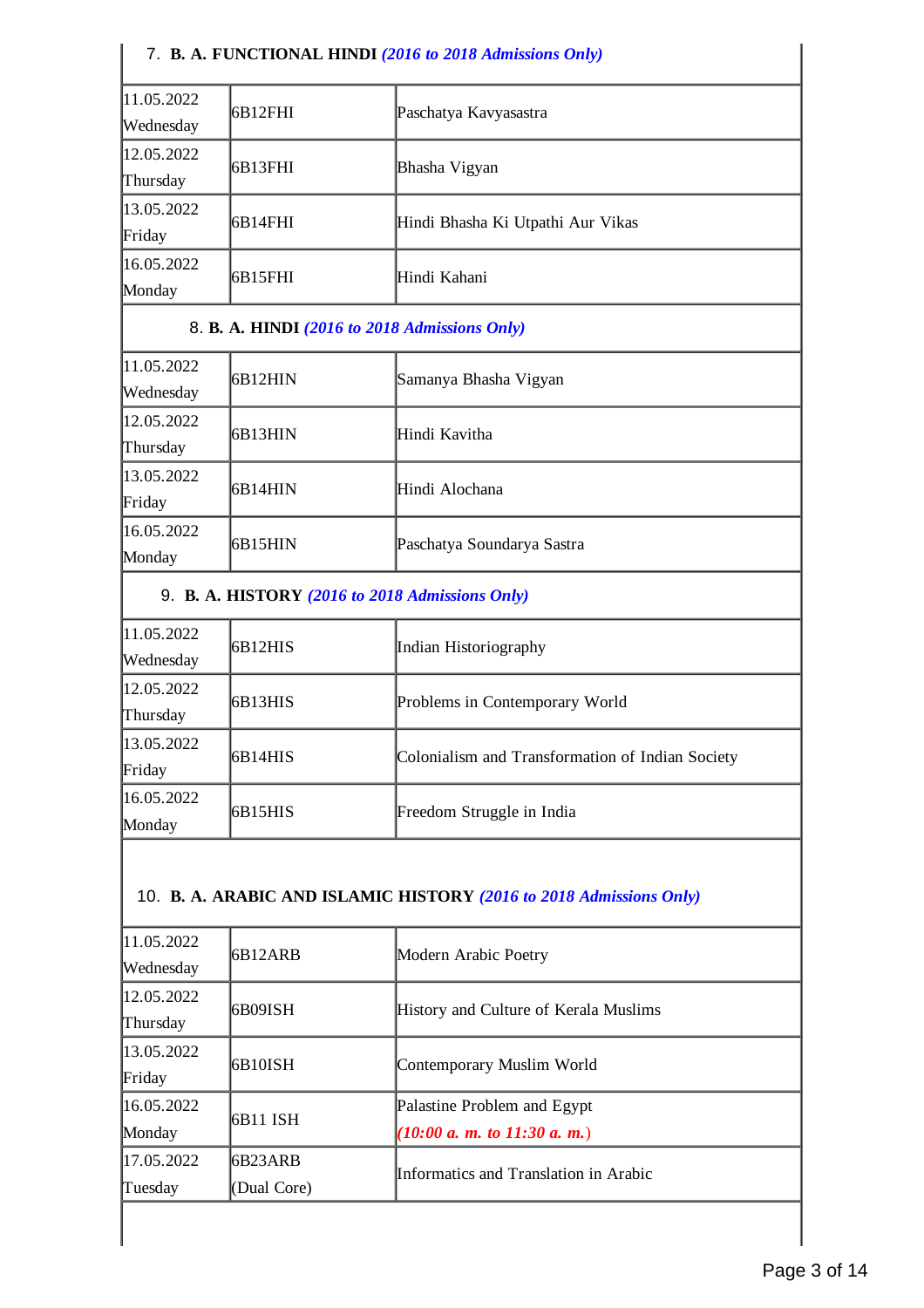| 11. B. A. URDU AND ISLAMIC HISTORY (2016 to 2018 Admissions Only) |                 |                                                 |
|-------------------------------------------------------------------|-----------------|-------------------------------------------------|
|                                                                   |                 | Thareekh-e-Adab-e-Urdu                          |
| 11.05.2022                                                        | <b>I6B09URD</b> | (2016 admission)                                |
| Wednesday                                                         |                 | Thareekh-e-Adab-e-Urdu                          |
|                                                                   |                 | (2017 admission onwards)                        |
| 12.05.2022                                                        | I6B09ISH        | History and Culture of Kerala Muslims           |
| Thursday                                                          |                 |                                                 |
| 13.05.2022                                                        | 6B10ISH         | Contemporary Muslim World                       |
| Friday                                                            |                 |                                                 |
| 16.05.2022                                                        | 6B11 ISH        | Palastine Problem and Egypt                     |
| Monday                                                            |                 | $(10:00 \text{ a. m. to } 11:30 \text{ a. m.})$ |
| 17.05.2022                                                        | 6B10URD         | Special Study on Allama Iqbal                   |
| Tuesday                                                           |                 |                                                 |

### 12. **B. A. KANNADA** *(2016 to 2018 Admissions Only)*

 $\overline{1}$ 

| 11.05.2022 |                 |                                                     |
|------------|-----------------|-----------------------------------------------------|
| Wednesday  | <b>IGB12KAN</b> | General Linguistics and History of Kannada Language |
| 12.05.2022 | <b>IGB13KAN</b> | Introduction to Translation Studies                 |
| Thursday   |                 |                                                     |
| 13.05.2022 | <b>IGB14KAN</b> | Special Author- Govinda Pai                         |
| Friday     |                 |                                                     |
| 16.05.2022 | 6B15KAN         | Paleography and Inscriptions                        |
| Monday     |                 |                                                     |

# 13. **B. A. MALAYALAM** *(2016 to 2018 Admissions Only)*

| 11.05.2022<br>Wednesday | I6B12MAL | Arangum Porulum (2016 admission)                              |
|-------------------------|----------|---------------------------------------------------------------|
|                         |          | Arangum Porulum (2017 admission onwards)                      |
| 12.05.2022<br>Thursday  | I6B13MAL | Paristhithi – Dalit – Sthreevadam<br>(2016 admission)         |
|                         |          | Paristhithi – Dalit – Sthreevadam<br>(2017 admission onwards) |
| 13.05.2022<br>Friday    | I6B14MAL | Pothuvivarasasthram (2016 admission)                          |
|                         |          | Pothuvivarasasthram (2017 admission onwards)                  |
| 16.05.2022<br>Monday    | I6B15MAL | Gadya Sahithyam (2016 admission)                              |
|                         |          | Gadya Sahithyam (2017 admission onwards)                      |

 $\mathbf{I}$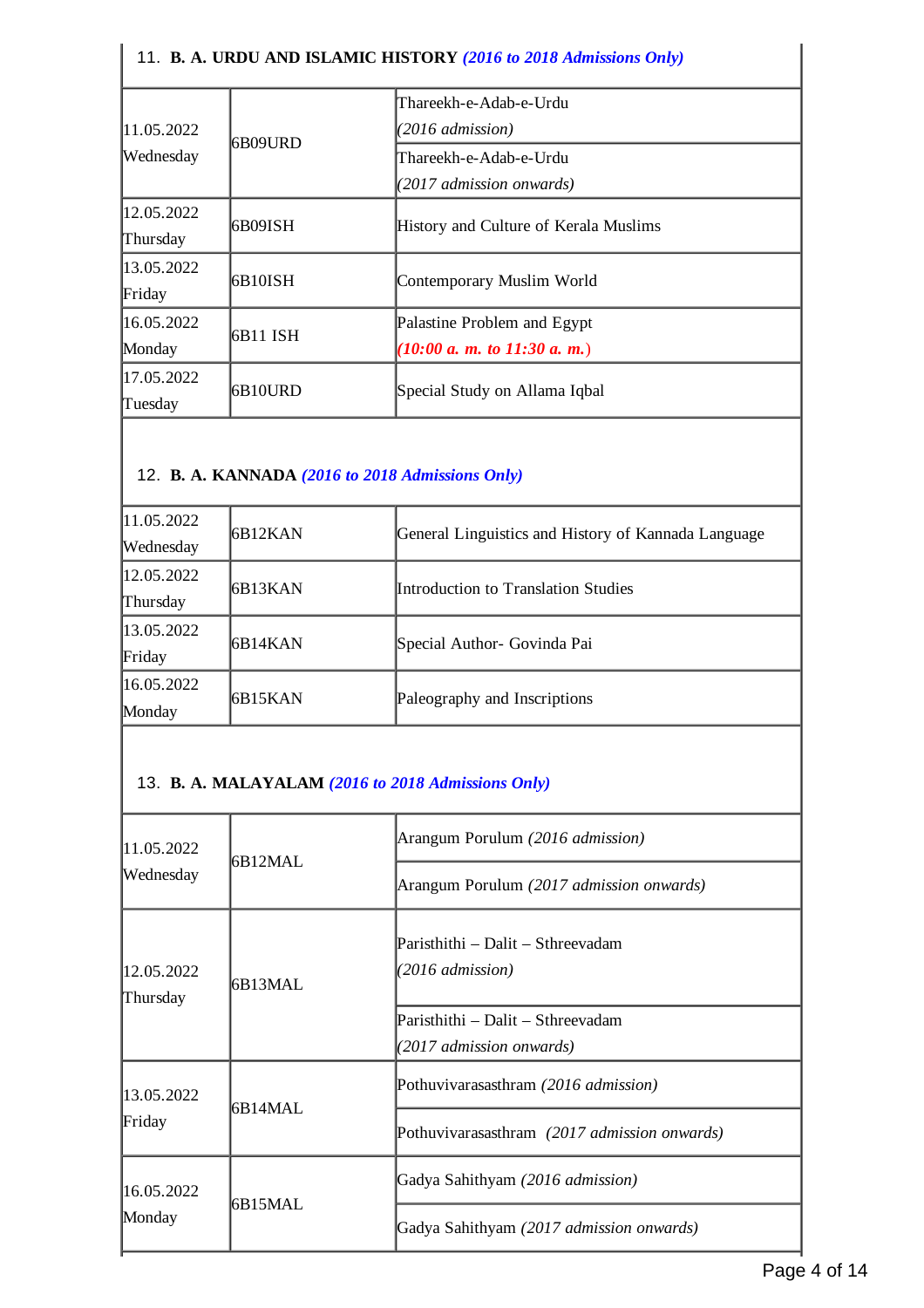#### 14. **B. A. MUSIC** *(2016 to 2018 Admissions Only)*

| 11.05.2022 | <b>IGB12MUS</b> | Theory of Music - IV |
|------------|-----------------|----------------------|
| Wednesday  |                 |                      |

#### 15. **B. A. PHILOSOPHY** *(2016 to 2018 Admissions Only)*

| 11.05.2022<br>Wednesday | <b>IGB12PHI</b> | Applied Political Philosophy |
|-------------------------|-----------------|------------------------------|
| 12.05.2022              | 6B13PHI         | <b>Environmental Ethics</b>  |
| Thursday                |                 |                              |
| 13.05.2022              |                 |                              |
| Friday                  | 6B14PHI         | Philosophy of Values         |
| 16.05.2022              |                 |                              |
| Monday                  | 6B15PHI         | Western Aesthetics           |
|                         |                 |                              |

### 16. **B. A. POLITICAL SCIENCE** *(2016 to 2018 Admissions Only)*

| 11.05.2022 | 6B12POL | International Politics: Issues and Trends |
|------------|---------|-------------------------------------------|
| Wednesday  |         |                                           |
| 12.05.2022 |         |                                           |
| Thursday   | 6B13POL | India's Foreign Policy                    |
| 13.05.2022 |         |                                           |
| Friday     | 6B14POL | Indian Political Thought                  |
| 16.05.2022 |         |                                           |
| Monday     | 6B15POL | Human Rights                              |

#### 17. **B. A. SANSKRIT** *(2016 to 2018 Admissions Only)*

| 11.05.2022<br><b>Wednesday</b> | 6B12SKT | Vyakarana - 2              |
|--------------------------------|---------|----------------------------|
| 12.05.2022<br>Thursday         | 6B13SKT | Sankhya and Yoga           |
|                                |         |                            |
| 13.05.2022                     | 6B14SKT | lA lamkarasastra           |
| Friday                         |         |                            |
| 16.05.2022                     | 6B15SKT | Bhagavadgita and Upanishad |
| Monday                         |         |                            |
|                                |         |                            |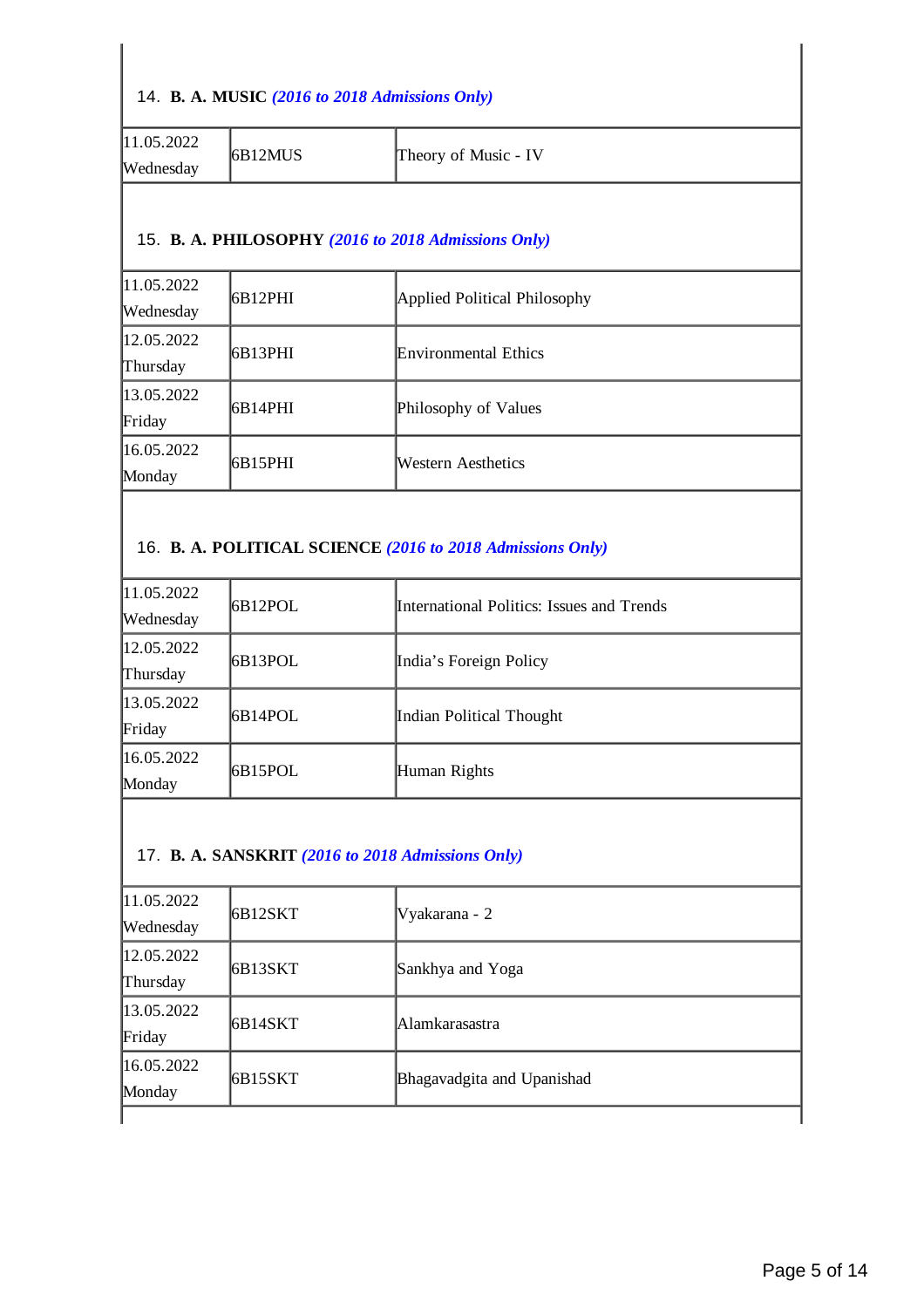|                         |                       | 18. B. Sc. AVIATION & HOSPITALITY (2016 Admission Only)   |
|-------------------------|-----------------------|-----------------------------------------------------------|
| 11.05.2022<br>Wednesday | 6B12AH                | Airline Industry                                          |
| 12.05.2022<br>Thursday  | 6B13AH                | <b>Cargo Operation and Management</b>                     |
| 13.05.2022<br>Friday    | 6B14AH                | Tourism and Environmental Studies                         |
| 16.05.2022<br>Monday    | 6B15AH                | <b>Transportation Management</b>                          |
| 17.05.2022<br>Tuesday   | 6B16AH                | International Tourism                                     |
| 19.                     |                       | B. Sc. BIOCHEMISTRY (2016 to 2018 Admissions Only)        |
| 11.05.2022<br>Wednesday | 6B13BCH               | Clinical Biochemistry                                     |
| 12.05.2022<br>Thursday  | 6B14BCH               | <b>Genetics II</b>                                        |
|                         |                       | a. Pharmaceutical Chemistry                               |
| 13.05.2022<br>Friday    | 6B15BCH<br>(Elective) | b. Biochemistry of Health and Nutrition                   |
|                         |                       | c. Fermentation and Food Technology                       |
|                         |                       | [20. B. Sc. BIOINFORMATICS (2016 to 2018 Admissions Only) |
| 11.05.2022<br>Wednesday | 6B11BIF               | Molecular Biology                                         |
| 12.05.2022<br>Thursday  | 6B12BIF               | Genetics                                                  |
| 13.05.2022<br>Friday    | 6B13BIF               | Sequence Analysis                                         |
| 16.05.2022<br>Monday    | 6B14BIF               | <b>Genomics and Proteomics</b>                            |
| 17.05.2022<br>Tuesday   | 6B15BIF               | Structural Bioinformatics - II                            |
| 21.                     |                       | B. Sc. BIOTECHNOLOGY (2016 to 2018 Admissions Only)       |
| 11.05.2022<br>Wednesday | 6B13BTC               | Genetic Engineering                                       |
| 12.05.2022<br>Thursday  | 6B14BTC               | Developmental Biology                                     |
| 13.05.2022<br>Friday    | 6B15BTC               | Plant Biotechnology                                       |
| 16.05.2022<br>Monday    | 6B16BTC               | Medical Biotechnology                                     |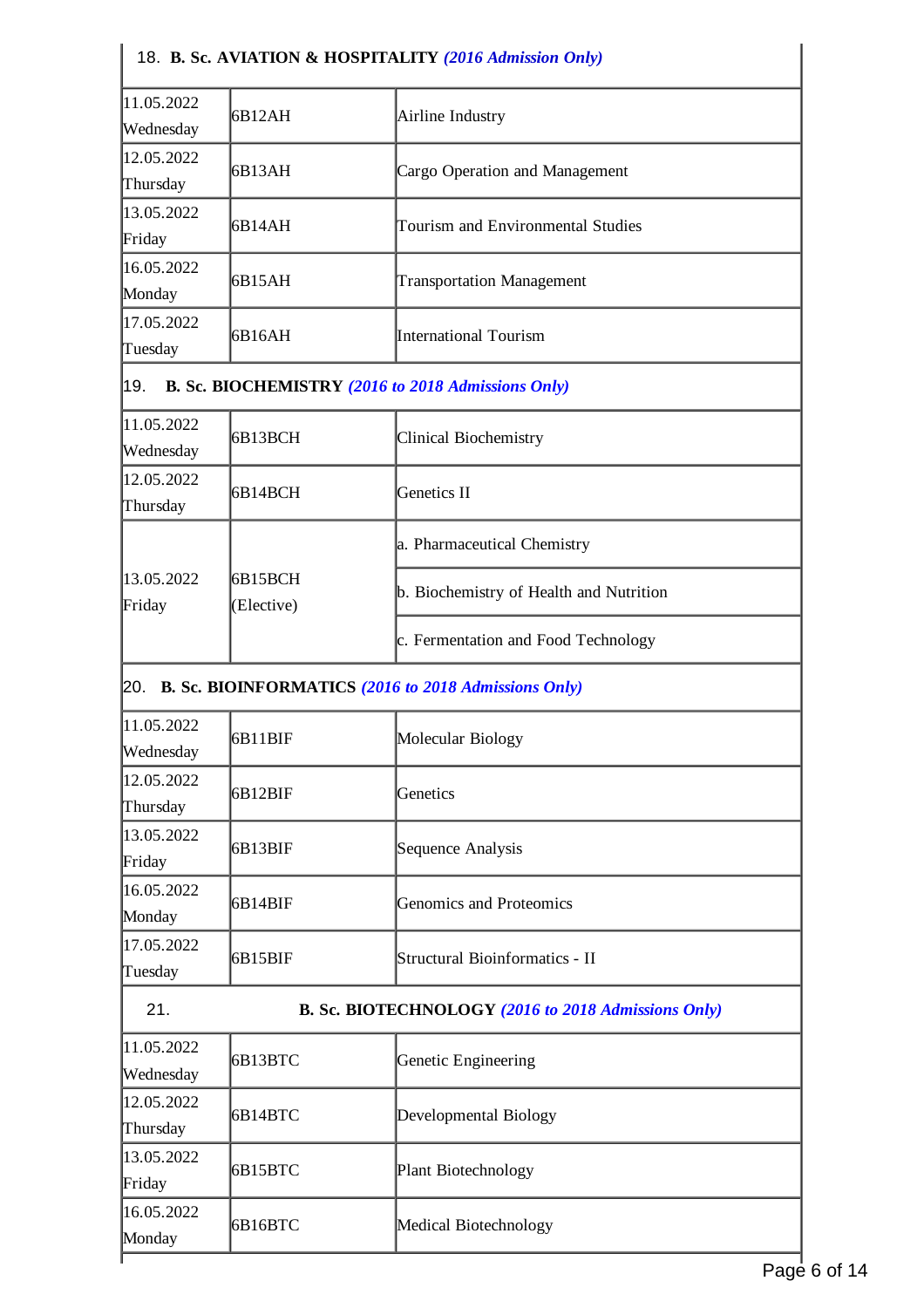| 22. B. Sc. BOTANY/ PLANT SCIENCE (2016 to 2018 Admissions Only) |                    |                                                 |
|-----------------------------------------------------------------|--------------------|-------------------------------------------------|
| 11.05.2022<br>Wednesday                                         | <b>6B10BOT/PLS</b> | Plant Tissue Culture, Embryology and Palynology |
| 12.05.2022<br>Thursday                                          | 6B11BOT/PLS        | Genetics, Biostatistics and Evolution           |
| 13.05.2022<br>Friday                                            | 6B12BOT/PLS        | Biotechnology and Crop Improvement              |
| 16.05.2022<br>Monday                                            | 6B13BOT/PLS        | Cell and Molecular Biology                      |

# 23. **B. Sc. CHEMISTRY/ POLYMER CHEMISTRY** *(2016 to 2018 Admissions Only)*

| 11.05.2022<br>Wednesday | 6B14CHE                | Organic Chemistry - III       |
|-------------------------|------------------------|-------------------------------|
| 12.05.2022<br>Thursday  | 6B15CHE                | Physical Chemistry - III      |
| 13.05.2022<br>Friday    | 6B16CHE                | Physical Methods in Chemistry |
| 16.05.2022<br>Monday    | 6B17CHE<br>(Electives) | A. Environmental Chemistry    |
|                         |                        | <b>B.</b> Applied Chemistry   |
|                         |                        | C. Polymer Chemistry          |
|                         |                        | D. Nano Chemistry             |

# 24. **B. Sc. COMPUTER SCIENCE** *(2016 to 2018 Admissions Only)*

| 11.05.2022<br>Wednesday | 6B13CSC             | System Software                 |
|-------------------------|---------------------|---------------------------------|
| 12.05.2022<br>Thursday  | 6B14CSC             | Data Communication and Networks |
| 13.05.2022<br>Friday    | 6B15CSC             | Computer Organization           |
| 16.05.2022<br>Monday    | 6B16CSC (Electives) | E04. Compiler Design            |
|                         |                     | E05. Data Compression           |
|                         |                     | E06. Information Security       |
|                         |                     |                                 |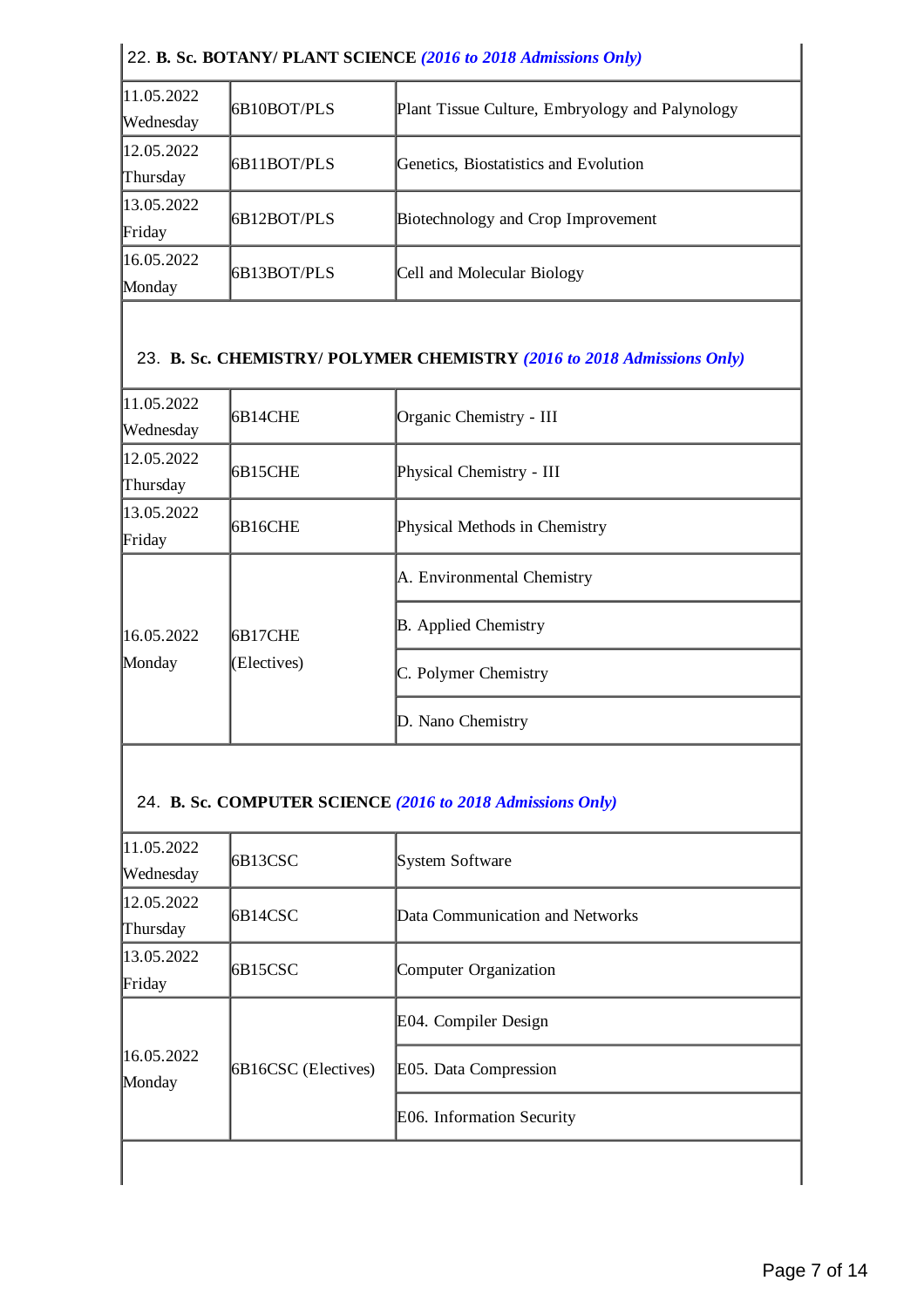### 25. **B. Sc. ELECTRONICS** *(2016 to 2018 Admissions Only)*

| 11.05.2022<br> Wednesday | 6B10ELE/EC                  | <b>Advanced Communication Systems</b>              |
|--------------------------|-----------------------------|----------------------------------------------------|
| 12.05.2022<br>Thursday   | 6B11ELE                     | Mathematical Methods and Digital Signal Processing |
| 13.05.2022<br>Friday     | 6B12ELE/EC                  | <b>Fibre Optics and Optical Communication</b>      |
| 16.05.2022<br>Monday     | 6B13ELE/EC                  | <b>Embedded System Basics</b>                      |
|                          |                             | E01. Power Electronics                             |
| 17.05.2022<br>Tuesday    | 6B14ELE/EC<br>(Electives 2) | E02. Principles of VLSI                            |
|                          |                             | E03. Microwaves and Radar                          |

#### 26. **B. Sc. ELECTRONICS & COMMUNICATION** *(2016 to 2018 Admissions Only)*

| 11.05.2022<br>Wednesday | 6B10ELE/EC                 | Advanced Communication Systems                |
|-------------------------|----------------------------|-----------------------------------------------|
| 12.05.2022<br>Thursday  | IB11EC                     | Satellite Communication                       |
| 13.05.2022<br>Friday    | 6B12ELE/EC                 | <b>Fibre Optics and Optical Communication</b> |
| 16.05.2022<br>Monday    | 6B13ELE/EC                 | <b>Embedded System Basics</b>                 |
|                         |                            | E01. Power Electronics                        |
| 17.05.2022<br>Tuesday   | 6B14ELE/EC<br>(Elective 2) | E02. Principles of VLSI                       |
|                         |                            | E03. Microwaves and Radar                     |

#### 27. **B. Sc. FORESTRY** *(2016 to 2018 Admissions Only)*

| 11.05.2022 | <b>IGB13FOR</b> | Forest Entomology, Forest Pathology and Forest Protection |
|------------|-----------------|-----------------------------------------------------------|
| Wednesday  |                 |                                                           |
| 12.05.2022 |                 |                                                           |
| Thursday   | <b>IGB14FOR</b> | Ecotourism, Urban Forestry and Landscape Management       |
| 13.05.2022 | 6B15FOR         | Forest Genetics, Tree Improvement and Biotechnology       |
| Friday     |                 |                                                           |
| 16.05.2022 | <b>IGB16FOR</b> | Wildlife Science and Human Dimensions                     |
| Monday     |                 |                                                           |
|            |                 |                                                           |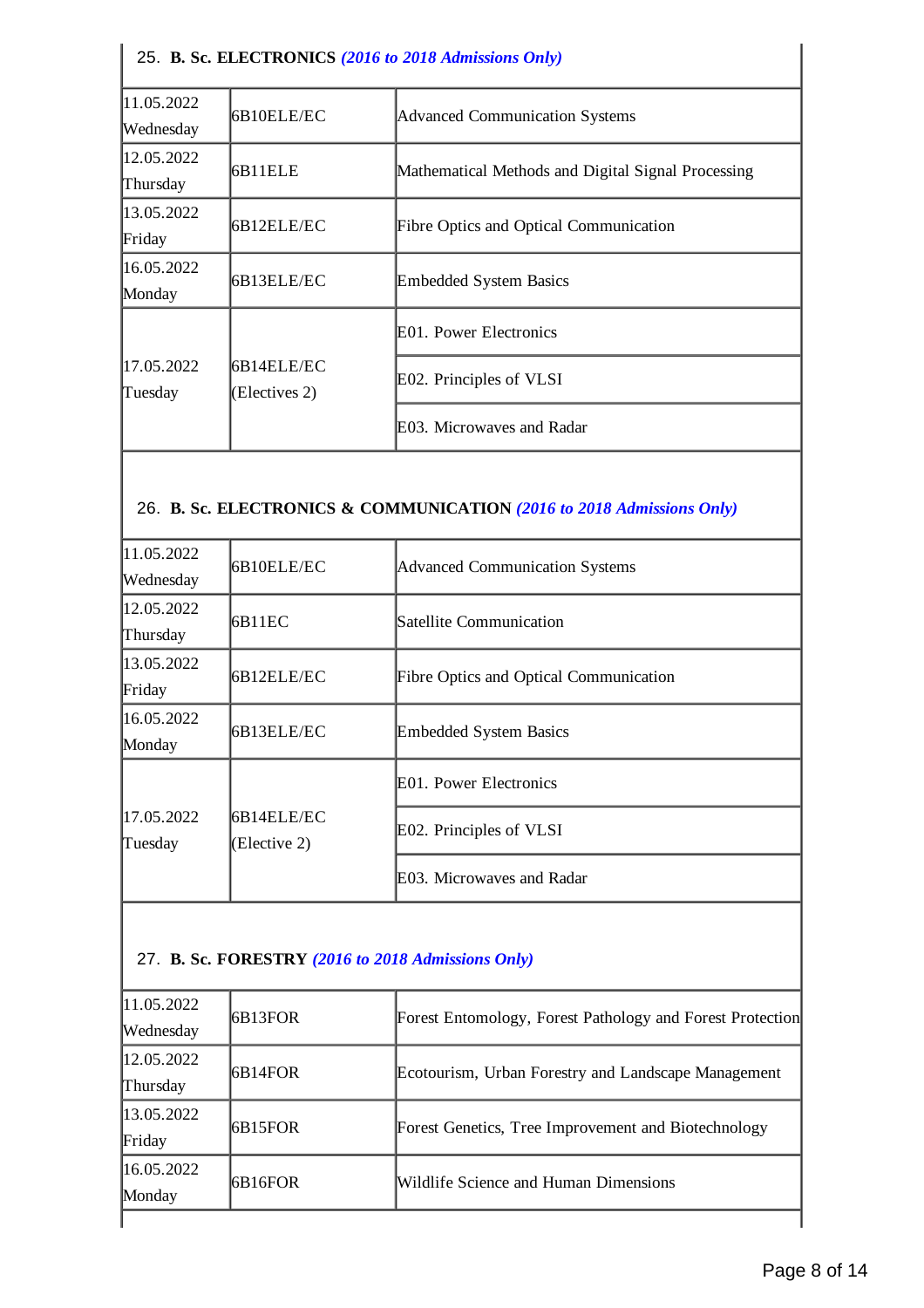| 28. B. Sc. GEOGRAPHY (2016 to 2018 Admissions Only) |                       |                                                        |
|-----------------------------------------------------|-----------------------|--------------------------------------------------------|
| 11.05.2022<br>Wednesday                             | 6B13GRY               | Geography of Resources                                 |
| 12.05.2022<br>Thursday                              | 6B14GRY               | <b>Fundamentals of Geoinformatics</b>                  |
| 13.05.2022<br>Friday                                | 6B15GRY               | Settlement Geography                                   |
|                                                     |                       | 29. B. Sc. GEOLOGY (2016 to 2018 Admissions Only)      |
| 11.05.2022<br>Wednesday                             | 6B11GEO               | Environmental Geology                                  |
| 12.05.2022<br>Thursday                              | 6B12GEO               | Economic Geology                                       |
| 13.05.2022<br>Friday                                | 6B13GEO               | Palaeontology                                          |
| 16.05.2022<br>Monday                                | 6B14GEO               | Disaster Management                                    |
|                                                     |                       | 30. B. Sc. HOME SCIENCE (2016 to 2018 Admissions Only) |
| 11.05.2022<br>Wednesday                             | 6B11HSC               | <b>Extension Education</b>                             |
| 12.05.2022<br>Thursday                              | 6B12HSC               | General Psychology                                     |
| 13.05.2022<br>Friday                                | 6B13HSC               | <b>Clinical Nutrition and Dietetics</b>                |
| 16.05.2022<br>Monday                                | 6B14HSC               | Textile Science and Apparel Designing - II             |
|                                                     |                       | 31. B. Sc. MATHEMATICS (2016 to 2018 Admissions Only)  |
| 11.05.2022<br>Wednesday                             | 6B10MAT               | Linear Algebra                                         |
| 12.05.2022<br>Thursday                              | 6B11MAT               | Numerical Methods and Partial Differential Equations   |
| 13.05.2022<br>Friday                                | 6B12MAT               | <b>Complex Analysis</b>                                |
| 16.05.2022<br>Monday                                | 6B13MAT               | Mathematical Analysis and Topology                     |
|                                                     |                       | A. Operations Research                                 |
|                                                     |                       | <b>B.</b> Mathematical Economics                       |
| 17.05.2022                                          | 6B14MAT<br>(Elective) | C. Classical Mechanics                                 |
| Tuesday                                             |                       | D. Programming in Python $(10:00 a. m. to 12 noon)$    |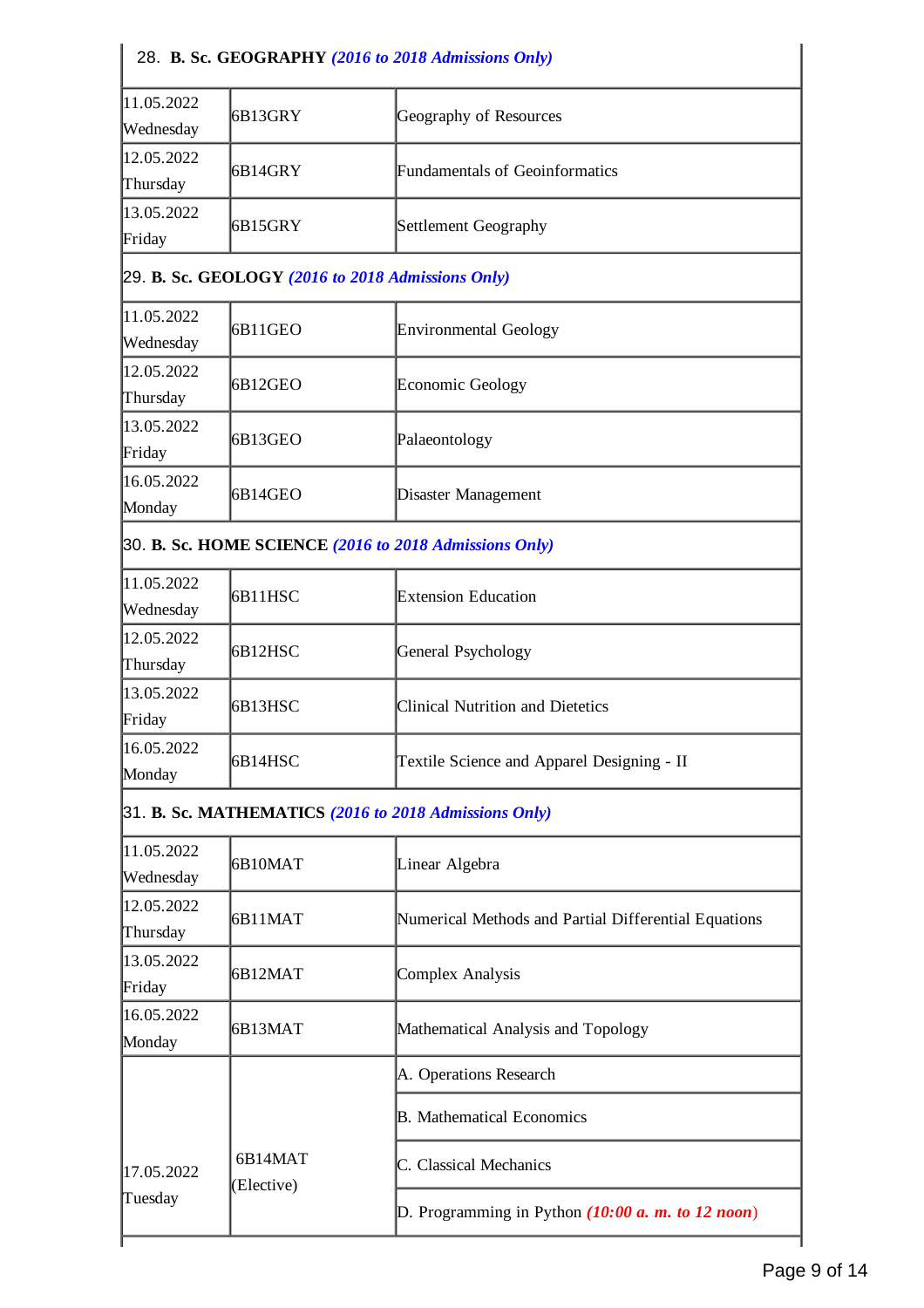| 32. B. Sc. MICROBIOLOGY (2016 to 2018 Admissions Only) |          |                                               |
|--------------------------------------------------------|----------|-----------------------------------------------|
| 11.05.2022                                             | 6B15MCB  | <b>Food Microbiology</b>                      |
| Wednesday                                              |          |                                               |
| 12.05.2022                                             | I6B16MCB | Sanitation Microbiology                       |
| Thursday                                               |          |                                               |
| 13.05.2022                                             |          |                                               |
| Friday                                                 | I6B17MCB | Agricultural Microbiology and Plant Pathology |

### 33. **B. Sc. PHYSICS** *(2016 to 2018 Admissions Only)*

| 6B11PHY            | Electrodynamics - II                 |
|--------------------|--------------------------------------|
| 6B12PHY            | Photonics and Spectroscopy           |
| 6B13PHY            | <b>Quantum Mechanics</b>             |
| 6B14PHY            | Electronics - II                     |
| 6B15PHY (Elective) | A. Plasma Physics                    |
|                    | <b>B.</b> Astronomy and Astrophysics |
|                    | C. Atmospheric Physics               |
|                    | D. Nanoscience                       |
|                    | E. Material Science                  |
|                    | <b>F.</b> Computational Physics      |
|                    |                                      |

# 34. **B. Sc. PSYCHOLOGY** *(2016 to 2018 Admissions Only)*

| 11.05.2022 <br><b>Wednesday</b> | 6B14PSY | Applied Psychology - 2 |
|---------------------------------|---------|------------------------|
| 12.05.2022 <br>Thursday         | 6B15PSY | Counselling Psychology |
| 13.05.2022<br>Friday            | 6B16PSY | Clinical Psychology    |
|                                 |         |                        |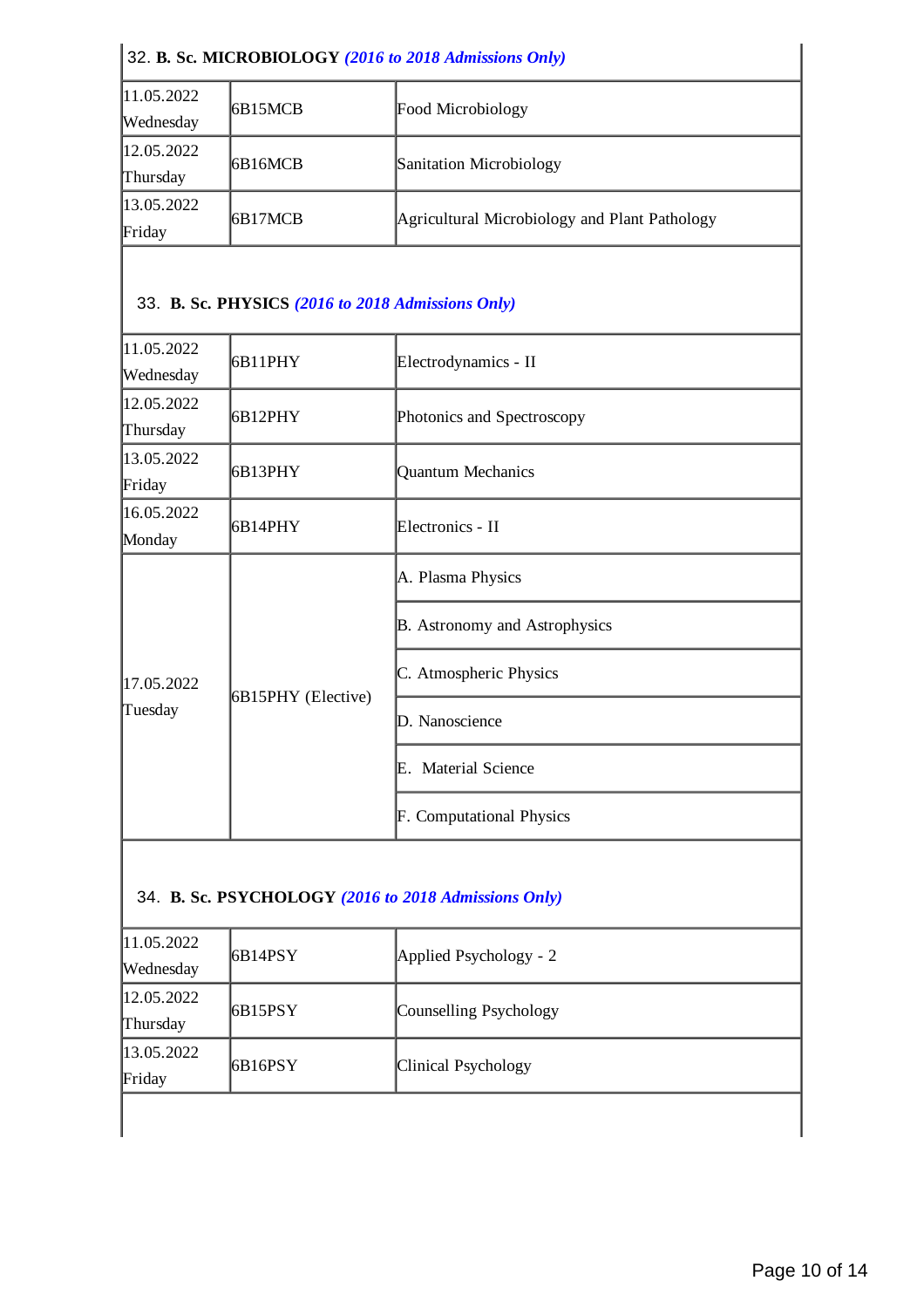#### 35. **B. Sc. STATISTICS** *(2016 to 2018 Admissions Only)*

| 11.05.2022 | 6B <sub>10</sub> STA |                                                 |
|------------|----------------------|-------------------------------------------------|
| Wednesday  |                      | Mathematical Analysis - II                      |
| 12.05.2022 | 6B11STA              | Time Series, Index Numbers and Vital Statistics |
| Thursday   |                      |                                                 |
| 13.05.2022 |                      |                                                 |
| Friday     | 6B12STA              | Design of Experiments                           |
| 16.05.2022 |                      |                                                 |
| Monday     | 6B13STA              | Actuarial Statistics                            |

## 36. **B. Sc. ZOOLOGY** *(2016 to 2018 Admissions Only)*

| 11.05.2022<br>Wednesday | IB10ZLG | Molecular Biology and Bioinformatics              |
|-------------------------|---------|---------------------------------------------------|
| 12.05.2022<br>Thursday  | 6B11ZLG | Environmental Science and Conservation Biology    |
| 13.05.2022<br>Friday    | IB12ZLG | Developmental Biology, Teratology and Gerontology |
| 16.05.2022<br>Monday    | 6B13ZLG | Ethology, Evolution and Zoogeography              |
| 17.05.2022<br> Tuesday  | IB14ZLG | Applied Zoology                                   |

# 37. **B. C. A.** *(2016 to 2018 Admissions Only)*

| 11.05.2022<br>Wednesday | 6B17BCA                | Web Technology                     |
|-------------------------|------------------------|------------------------------------|
| 12.05.2022<br>Thursday  | 6B18BCA                | Data Mining and Data Warehousing   |
|                         |                        | E01. Information Security          |
| 13.05.2022<br>Friday    | 6B19BCA<br>(Electives) | E02. Information Storage System    |
|                         |                        | E03. Mobile Communications         |
|                         |                        | E04. Algorithm Analysis and Design |
| 16.05.2022<br>Monday    | 6B20BCA<br>(Electives) | E05. Network Programming           |
|                         |                        | E06. Digital Image Processing      |
| 17.05.2022<br>Tuesday   | 6B21BCA                | System Software                    |
|                         |                        |                                    |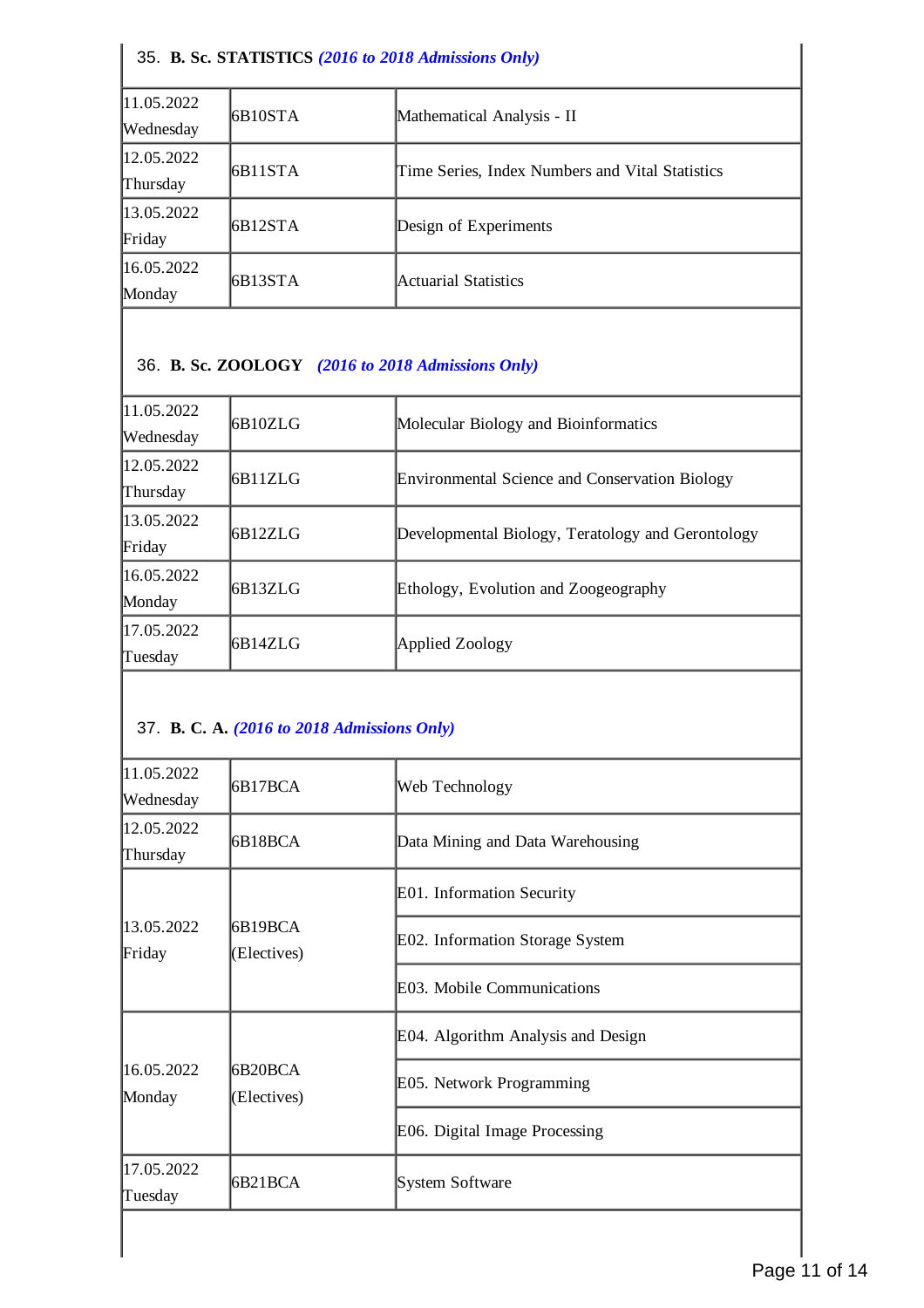| 38. B. Com. (2016 to 2018 Admissions Only) |                         |                                                                                                 |
|--------------------------------------------|-------------------------|-------------------------------------------------------------------------------------------------|
| 11.05.2022<br>Wednesday                    | 6B15COM                 | Management Accounting                                                                           |
| 12.05.2022<br>Thursday                     | 6B16COM                 | <b>International Business</b>                                                                   |
| 13.05.2022<br>Friday                       | 16B17COM                | Modern Banking                                                                                  |
| 16.05.2022<br>Monday                       | I6B18COM                | Financial Markets and Services                                                                  |
|                                            |                         | 1. Co-operation $IV - Co-operative$ Accounting and<br>Legislations                              |
| 17.05.2022<br>Tuesday                      | I6B19COM<br>(Electives) | Computer Application IV $-$ Accounting Packages $\cdot$<br>B.<br>Tally (10:00 a. m. to 12 noon) |
|                                            |                         | C. Finance IV – Corporate Tax Planning                                                          |
|                                            |                         | Marketing IV - Market Research<br>D.                                                            |

#### 39. **B. B. A.** *(2016 to 2018 Admissions Only)*

| 11.05.2022 | I6B16BBA/BBA    | Strategic Management                     |
|------------|-----------------|------------------------------------------|
| Wednesday  | (TTM)/BBA(RTM)  |                                          |
| 12.05.2022 | 6B17BBA         | Capital Market and Investment Management |
| Thursday   |                 |                                          |
| 13.05.2022 | I6B18BBA/BBA    | International Business                   |
| Friday     | TTM)/BBA(RTM)   |                                          |
| 16.05.2022 | 6B19BBA/BBA     |                                          |
| Monday     | TTM)/BBA(RTM)   | Event Management                         |
| 17.05.2022 | <b>IGB20BBA</b> |                                          |
| Tuesday    |                 | Management Accounting                    |
|            |                 |                                          |

# 40. **B. B. A. (T. T. M.)** *(2016 to 2018 Admissions Only)*

| 11.05.2022 | 6B16BBA(TTM)        |                                           |
|------------|---------------------|-------------------------------------------|
| Wednesday  | <b>BBA/BBA(RTM)</b> | Strategic Management                      |
| 12.05.2022 |                     |                                           |
| Thursday   | 6B17BBA(TTM)        | Hospitality Management                    |
| 13.05.2022 | 6B18BBA(TTM)        | International Business                    |
| Friday     | <b>BBA/BBA(RTM)</b> |                                           |
| 16.05.2022 | 6B19BBA(TTM)/       |                                           |
| Monday     | <b>BBA/BBA(RTM)</b> | Event Management                          |
| 17.05.2022 |                     |                                           |
| Tuesday    | 6B20BBA(TTM)        | Cargo Operation Management<br><b>Dese</b> |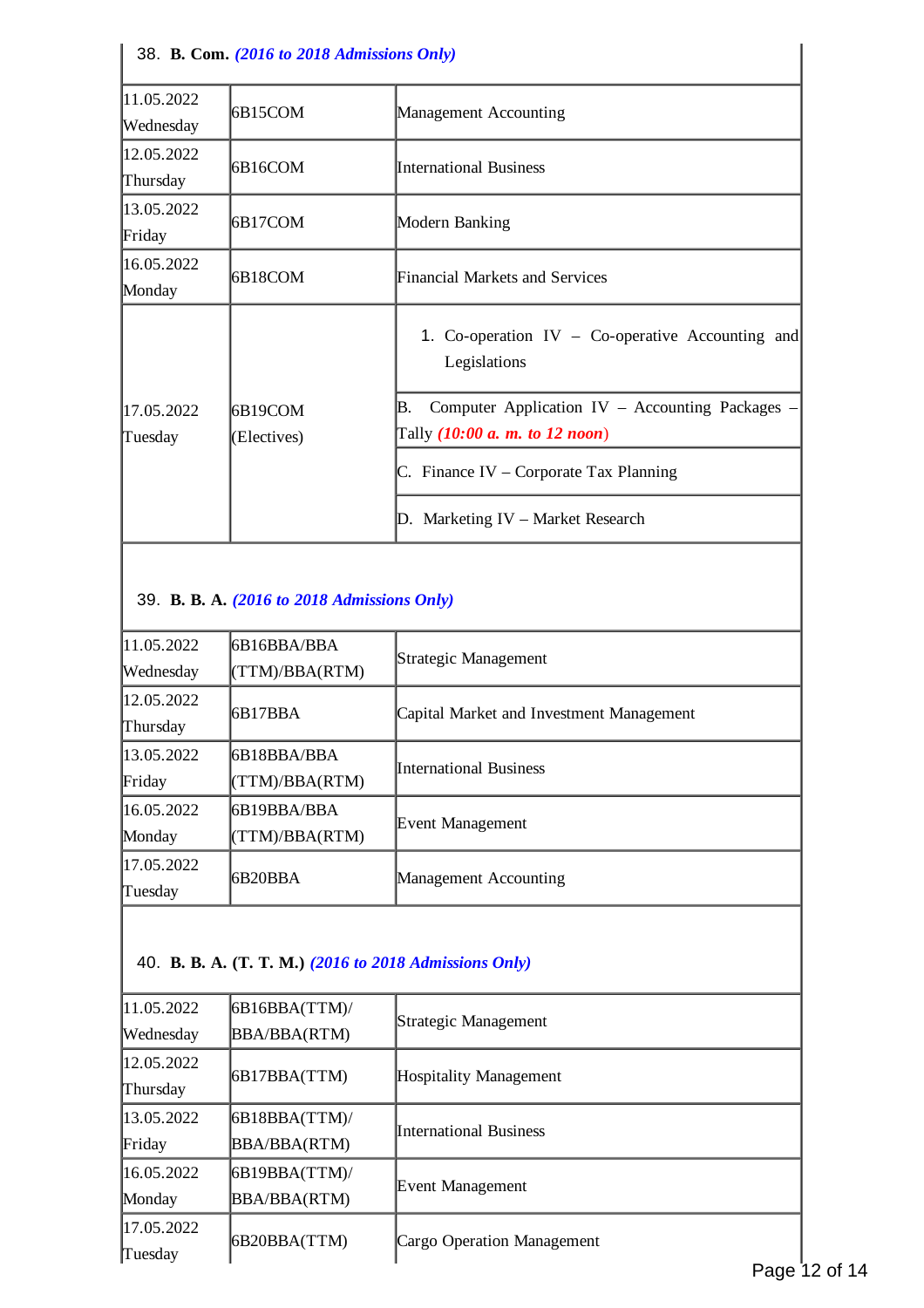#### 41. **B. B. A. (R. T. M.)** *(2016 to 2018 Admissions Only)*

| 11.05.2022 | 6B16BBA(RTM)/       |                                |
|------------|---------------------|--------------------------------|
| Wednesday  | BBA/BBA(TTM)        | Strategic Management           |
| 12.05.2022 |                     |                                |
| Thursday   | 6B17BBA(RTM)        | Mall Management                |
| 13.05.2022 | 6B18BBA(RTM)/       | International Business         |
| Friday     | <b>BBA/BBA(TTM)</b> |                                |
| 16.05.2022 | 6B19BBA(RTM)/       |                                |
| Monday     | BBA/BBA(TTM)        | Event Management               |
| 17.05.2022 |                     |                                |
| Tuesday    | 6B20BBA(RTM)        | Retail Supply Chain Management |

### 42. **B. B. A. Aviation & Hospitality** *(2017 & 2018 Admissions Only)*

| 11.05.2022 | IB14AH | Tourism Marketing                            |
|------------|--------|----------------------------------------------|
| Wednesday  |        |                                              |
| 12.05.2022 | 6B15AH |                                              |
| Thursday   |        | Human Resources Management                   |
| 13.05.2022 |        |                                              |
| Friday     | 6B16AH | <b>House Keeping Operations</b>              |
| 16.05.2022 | IB17AH | International Business Relations for Tourism |
| Monday     |        |                                              |
| 17.05.2022 | 6B18AH | Event Management                             |
| Tuesday    |        |                                              |

### 43. **B. T. T. M.** *(2016 to 2018 Admissions Only)*

| 11.05.2022<br>Wednesday | 6B14TTM         | <b>Tourism Marketing</b>                     |
|-------------------------|-----------------|----------------------------------------------|
|                         |                 |                                              |
| 12.05.2022              | <b>IGB15TTM</b> | Tourism Economics                            |
| Thursday                |                 |                                              |
| 13.05.2022              |                 | Numerical Skills and Basic Hotel Accounting  |
| Friday                  | 6B16TTM         |                                              |
| 16.05.2022              |                 | International Business Relations for Tourism |
| Monday                  | 6B17TTM         |                                              |
| 17.05.2022              | 6B18TTM         | Tourism in the 21 <sup>st</sup> Century      |
| Tuesday                 |                 |                                              |
|                         |                 |                                              |
|                         |                 |                                              |